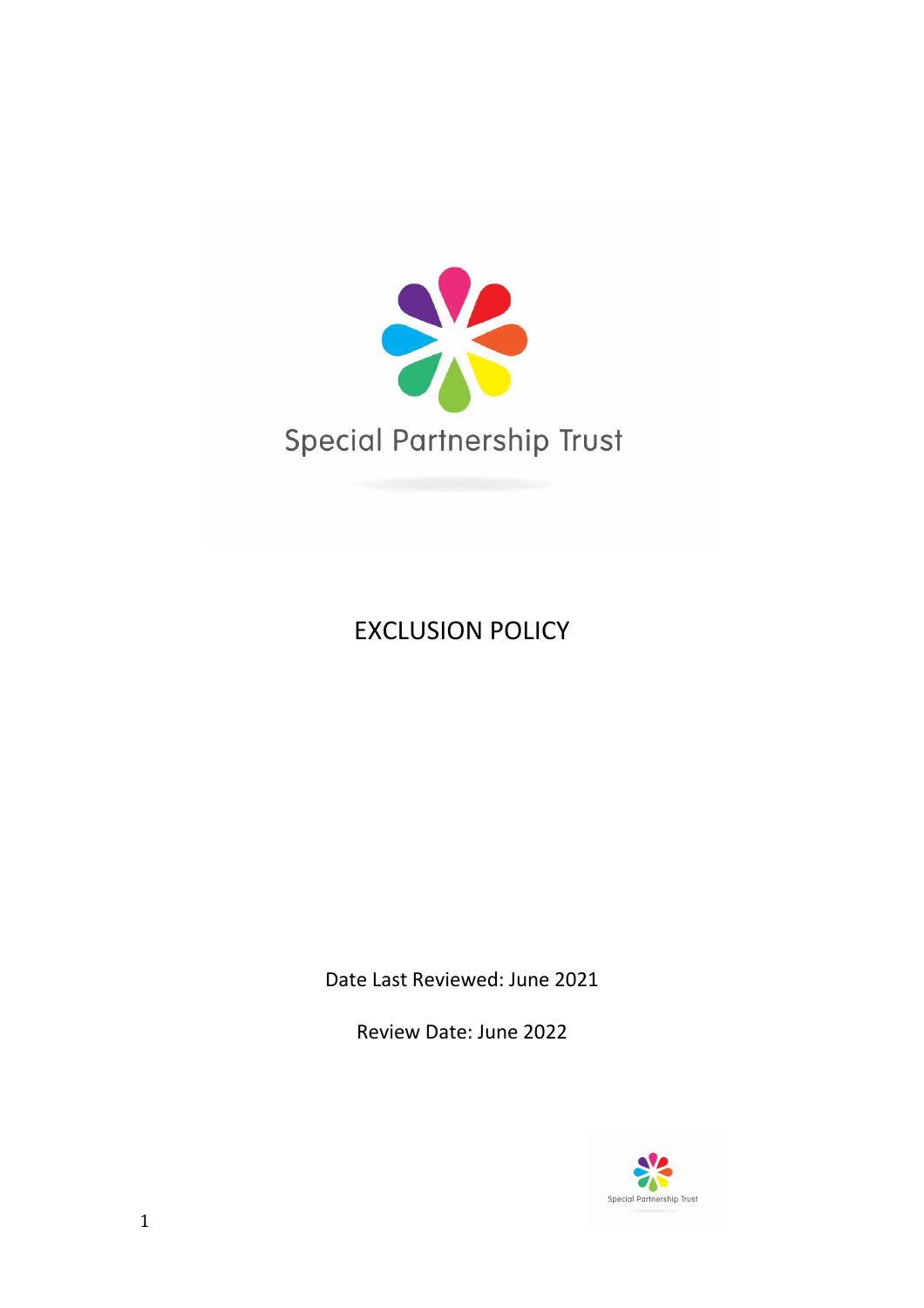# **Exclusion Policy**

To be read in conjunction with Complaints Policy.

# **Contents**

Introduction

Exclusion Criteria

What is an Exclusion?

- Fixed Term Exclusion
- Permanent Exclusion

Why would a pupil be excluded?

Exclusion of a child who has Special Educational Needs

What happens following an exclusion?

The governing body's duty to consider an exclusion

What is a Review Panel?

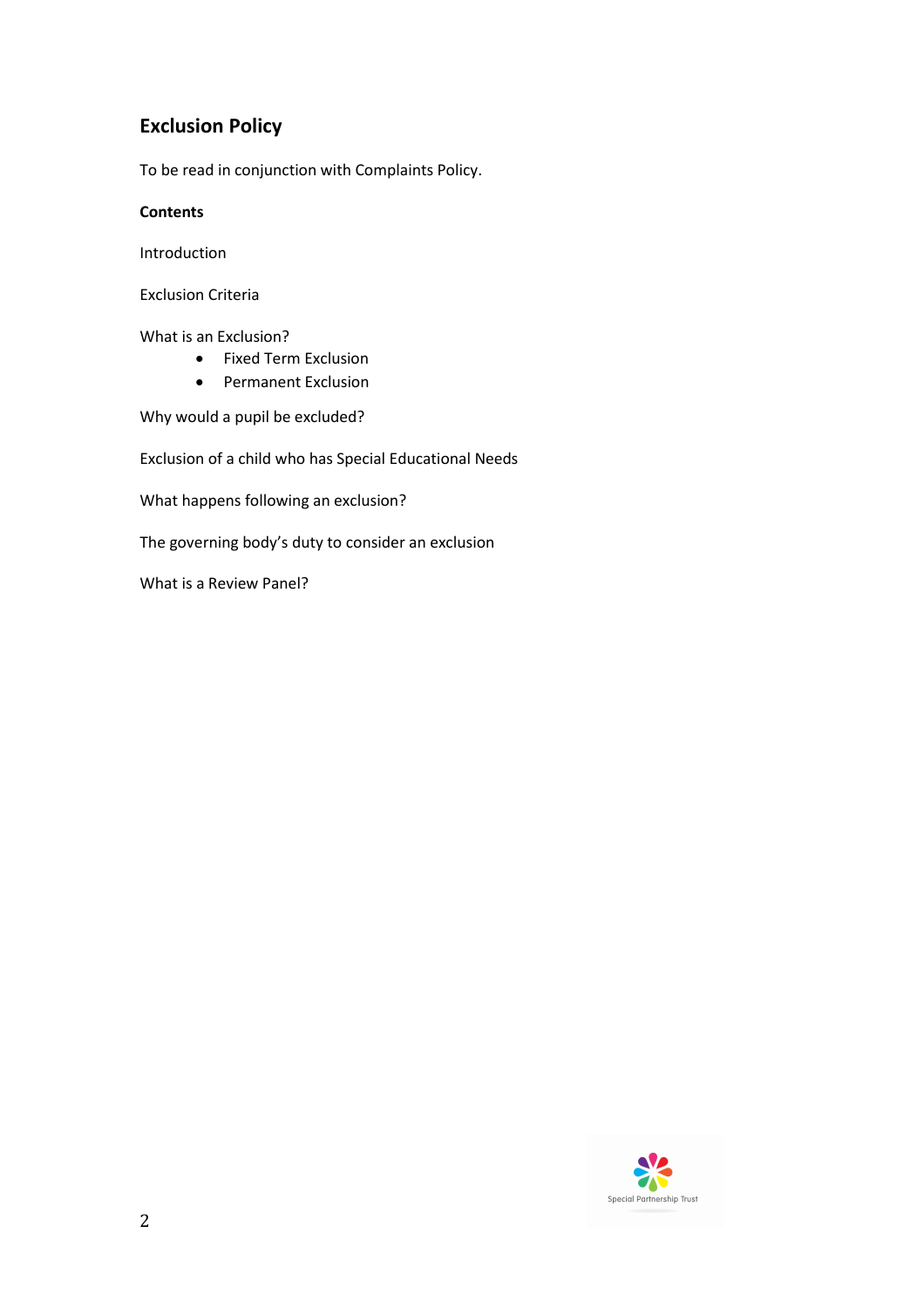### **Introduction**

The Special Partnership Trust (SPT) believes that behaviour should be addressed proactively not reactively and that pupils should be treated as individuals with respect and dignity. SPT believe that pupil's behaviour will be much improved when they have a high self-esteem. It is important that children are respected for who they are as well as what they can do, that they are listened to and taken seriously, praised when appropriate and shown by verbal and appropriate physical contact that they are liked and valued.

# **Why would a pupil be excluded?**

It is important to state that the SPT only considers exclusion as a last resort and tirelessly works with pupils, parents and partners to support all pupils and parents/carers. A decision to exclude a pupil permanently should only be used as a last resort and taken:

- in response to serious or persistent breaches of the school's behaviour policy;
- where allowing the pupil to remain in school would seriously harm the education or welfare of the pupil or others in the school.

# **Exclusion of a child who has Special Educational Needs**

There are certain factors that should be taken into consideration for children who display disruptive behaviour that is as a result of their Special Educational Need (SEN). Schools engage proactively with parents in supporting the behaviour of pupils with additional needs by:

Early intervention to address underlying causes of disruptive behaviour should include an assessment of whether appropriate provision is in place and what more could be done, including the use of a multi-agency assessment and review.

The decision to exclude a pupil must be lawful, reasonable and fair. Schools have a statutory duty under the Equality Act 2010 not to discriminate against pupils on the basis of protected characteristics, such as disability.

#### **Exclusion criteria**

Sometimes a pupil's behaviour will lead to a period of exclusion from school. SPT conforms to the Department of Education Guidance entitled 'Exclusion from maintained schools, academies and pupil referral units in England'. A copy of this document can be downloaded from the Department of Educational website

https://www.gov.uk/education/pupil-wellbeing-behaviour-and-attendance

This option would only be instigated when we felt that we could not guarantee the safety of the pupil involved and the safety of other pupils and staff. Our Exclusion Policy should be read in context with the individual school's behaviour policy.

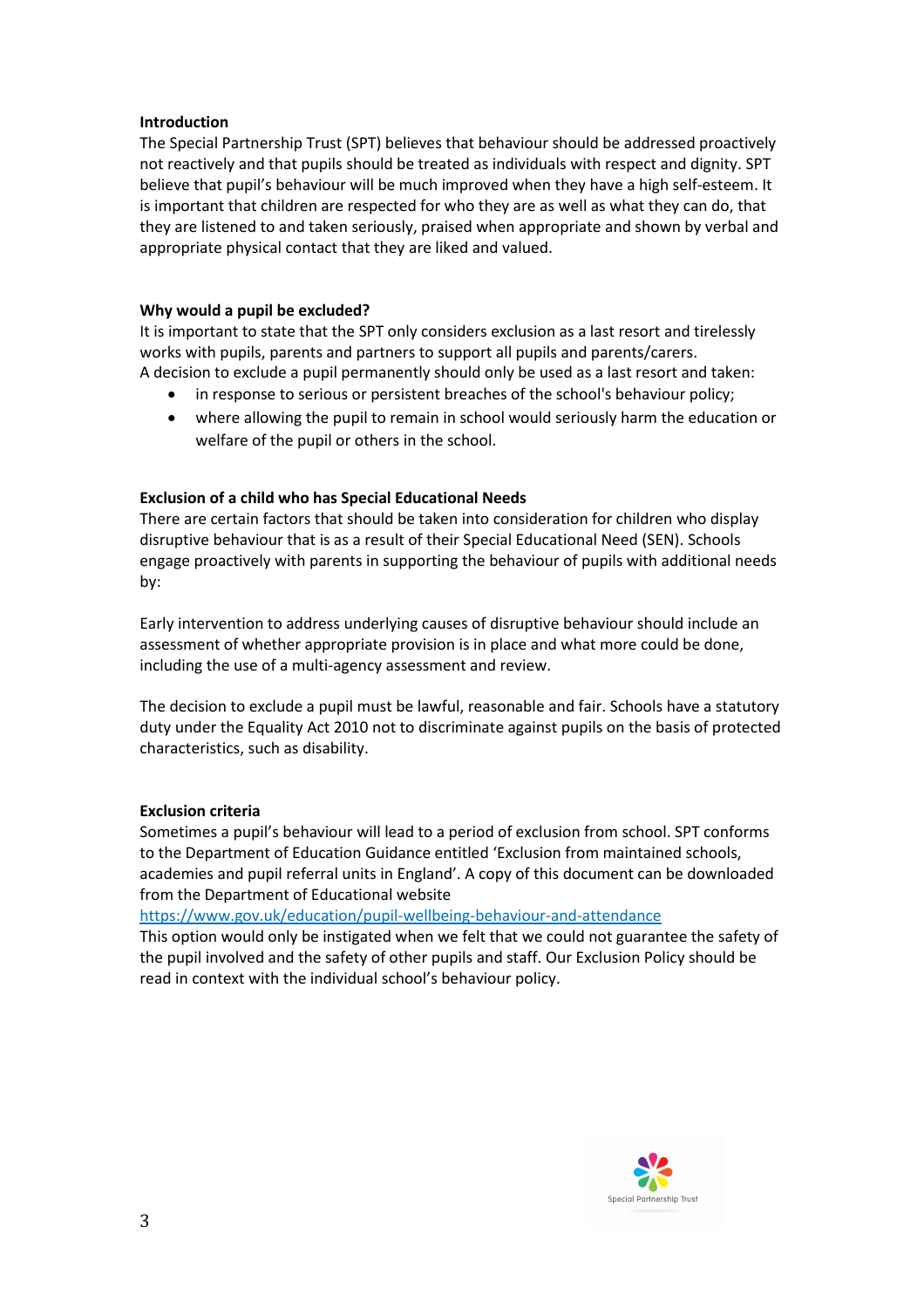# **What is an Exclusion?**

Exclusion is a disciplinary sanction, and means that a pupil is not allowed on the school premises for the duration of the Exclusion. A pupil may be excluded for one or more fixed periods (up to a maximum of 45 school days in a single academic year), or permanently. There are two types of Exclusion:

- Fixed-Term Exclusion
- Permanent Exclusion

#### **Fixed-Term Exclusion**

A set number of days, after which the pupil returns to school. The school must inform the parents/carers explaining the reasons for the exclusion and how long it is to last. For the first five days, the school should provide resources / activities for the pupil. If the exclusion is for more than five days, the Trust must make arrangements for alternative education for the pupil, as from the sixth day.

During the exclusion, the pupil must not be in a public place during school hours and the parents are responsible for the whereabouts of the pupil.

On returning to school, there will be a re-integration meeting, in which all those concerned can discuss the best way forward for the pupil.

Parents may have a right to challenge the exclusion through written representation to the CEO/Trust. Parents may also request a meeting with CEO/Trust. The Trust may then decide whether or not to reinstate a pupil and if the Headteacher's decision to exclude was justified based on the evidence.

#### **Permanent Exclusion**

For the first five days, the parents are responsible for the pupil's whereabouts and he/she must not be in a public place during school hours. For the first five days, the school should set activities and provide resources for the pupil.

An assessment of the pupil should be undertaken by the Local Authority, so that a long-term re-integration plan for a new placement can be devised.

The Local Authority must arrange suitable full time education for the pupil to begin no later than the sixth day of the exclusion. The Local Authority must ensure that an appropriate full time placement is identified in consultation with the parents, who retain their rights to express a preference for a school that they wish their child to attend, or make representations for a placement in any other school.

The LGB/Trust Board will meet to decide whether or not to reinstate a pupil and if the Headteacher's decision to exclude was justified based on the evidence.

Parents and the pupil will have an opportunity to present their point of view, regarding the exclusion. At that meeting the members of the LGB/Trust Board will either uphold the exclusion, or reinstate the pupil.